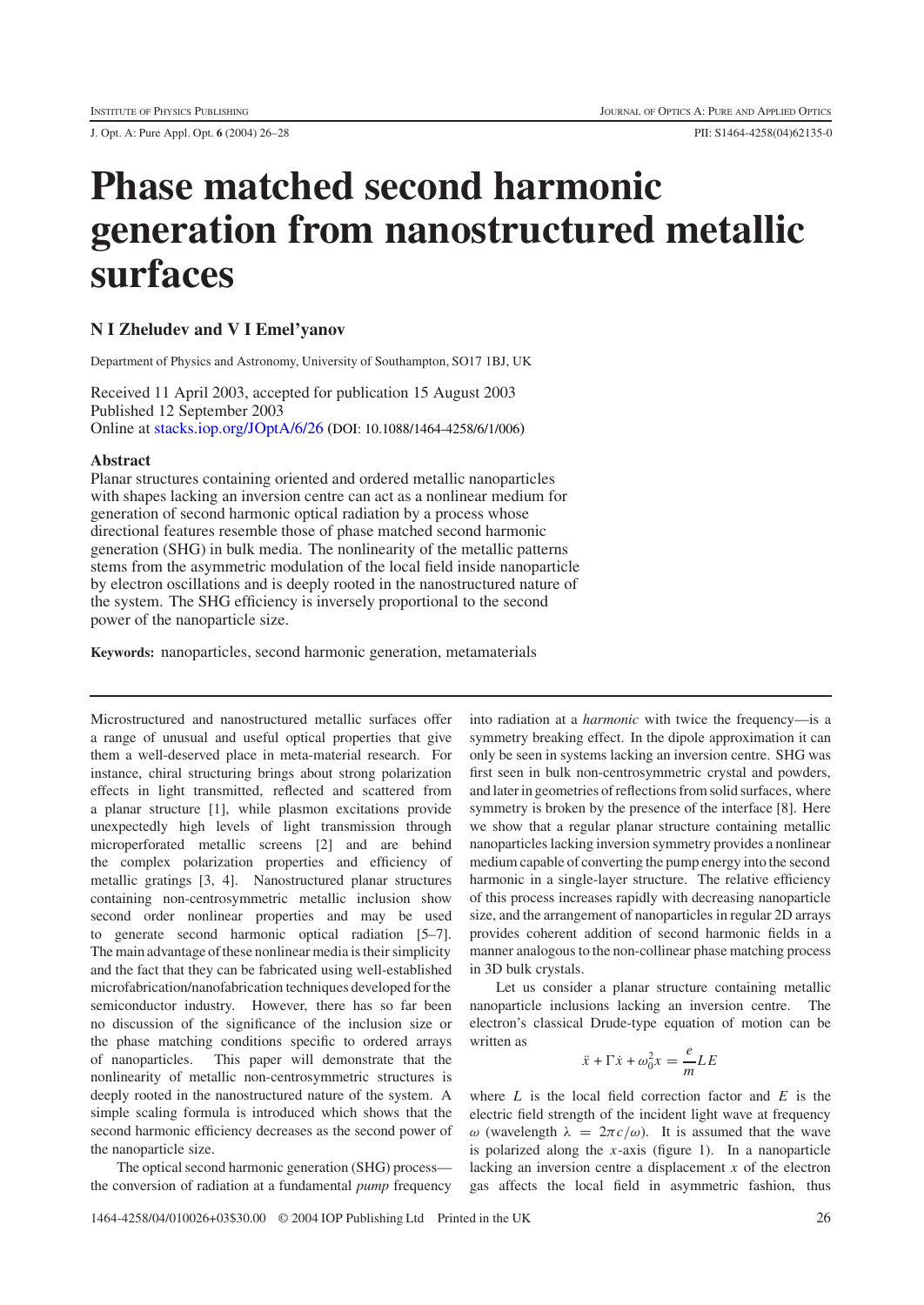

**Figure 1.** On the left is a plan view of a wedge shaped metallic nanoparticle (i.e. one lacking an inversion centre). The diagram on the right shows a fragment of regular planar structure capable of generating second harmonic radiation that propagates in a direction different from that of reflected, transmitted or diffracted pump radiation. It contains an array of oriented non-centrosymmetric metallic inclusions, for instance, fabricated by microlithography.

allowing a non-zero term, proportional to the displacement:  $L = L_0 + (\partial L/\partial x)x + \cdots$ . The Drude equation of motion can be readily solved by means of consecutive approximations to give the following amplitudes for electron oscillations at frequency  $\omega$ :

$$
x_{\omega} = \frac{1}{\omega_0^2 - \omega^2 + i\omega\Gamma} \frac{eLE}{m},
$$

and at frequency 2ω:

$$
x_{2\omega} = \frac{e}{m} \frac{x_{\omega}}{\omega_0^2 - 4\omega^2 + 2i\omega\Gamma} \frac{\partial L}{\partial x} E.
$$

By making the reasonable assumption that in noble metals such as silver and gold at optical wavelengths  $\omega \gg \Gamma$  and using the free-electron approximation for optical electrons ( $\omega_0 = 0$ ), one arrives at the following estimate for the ratio between the amplitudes of electron oscillations at frequencies  $\omega$  and  $2\omega$  in the nanoparticle:

$$
\mu = \left| \frac{x_{2\omega}}{x_{\omega}} \right| = \left| \frac{\partial L}{\partial x} \right| \frac{|e|E}{4m\omega^2}.
$$

To evaluate the SHG efficiency in a particle lacking an inversion centre we approximate it by a wedge of thickness *h* with an opening angle  $2\psi$ , length *d*, and mid-diameter  $2r$ , as presented on figure 1. The light-induced displacement of electrons *x* creates a negative surface charge with density  $\sigma_-$  =  $\text{en}(1 + \psi(x - 2d)/2r)$  on one side of the particle, and a positive surface density  $\sigma_{+} = -n e x$  on the other. The depolarization field could therefore be represented as  $E_{\text{den}} = (\sigma_{+} - \sigma_{-})/2\varepsilon_0 \equiv -\beta(x)$ *enx*/ $\varepsilon_0$ , where  $\beta(x)$  is the depolarization factor in the *x*-direction. Neglecting the dipole–dipole interaction between particles and the influence of the substrate, the local field factor [9] may be written as  $L = (1 + (\varepsilon - 1)\beta(x))^{-1}$ . Here  $\varepsilon$  is the complex bulk dielectric permeability of the metal at frequency  $\omega$ . From here we obtain the first term in the series describing the local field factor dependence on the particle asymmetry ∂*L*/∂*x* =  $\psi L_0^2(1 - \varepsilon)/4r$ , and arrive at the following estimate:

$$
\mu = \frac{|x_{2\omega}|}{|x_{\omega}|} = \frac{\psi}{16r} \frac{|e|E}{m\omega^2} \frac{|\varepsilon - 1|}{|1 + \beta(0)(\varepsilon - 1)|^2}.
$$



**Figure 2.** Diffraction of a pump beam and generation of a coherent second harmonic wave by a grating pattern of non-centrosymmetric metallic nanoparticles.

In accordance with the Huygens principle, the oscillations at  $2\omega$  will give rise to a secondary scattered wave at this frequency. If all of the metallic nanoparticles are oriented in the same direction, the scattered waves may interfere constructively if the nanoparticles are arranged in the form of a regular grating with pitch *p* (see figure 1). If the incident wave falls normal to the grating, it will be diffracted at an angle  $\Theta_{\omega} = \sin^{-1}(\lambda/p)$  and the amplitudes of the secondary waves emitted by the metallic inclusions will *add coherently* to give a second harmonic wave at a substantially different angle  $\Theta_{2\omega} = \sin^{-1}(\lambda/2p)$ ; see figure 2. The ratio between the intensities of the diffracted waves at the two frequencies will be  $|\mu|^2$ . Arranging the nanoparticles in a grating helps to separate the second harmonic signal generated at the substrate interface from that generated by the nanoparticles. The coherent harmonic generation is stable against small shape imperfections of individual particles as long as the particles are much smaller then the wavelength acting as 'point sources' of the secondary waves. Additionally, the nanoparticles' SHG efficiency should be sensitive to the angle  $\xi$  between the polarization direction of the incident light and the main axis of the nanoparticles and should vary as approximately  $\cos^2 \xi$ . This fact may also be used for characterization. This situation, in which the second harmonic is generated in a direction distinctively different from that of the pump, resembles the non-collinear SHG process in bulk crystals. In both cases, the photon momentum conservation law dictates the direction in which harmonics are generated efficiently. The peculiarity of the planar case is the involvement of the grating vector.

For the purposes of estimating the SHG efficiency in the nanoparticle array we assume that the intensity of the incident wave  $I = 1$  GW cm<sup>-2</sup> and that the nanoparticles are made of gold, with  $2r \approx 10$  nm and  $2\psi \sim 0.5$  rad. By changing the ratio  $r/d$  the shape-dependent depolarization factor may be adjusted over a wide range of values. In